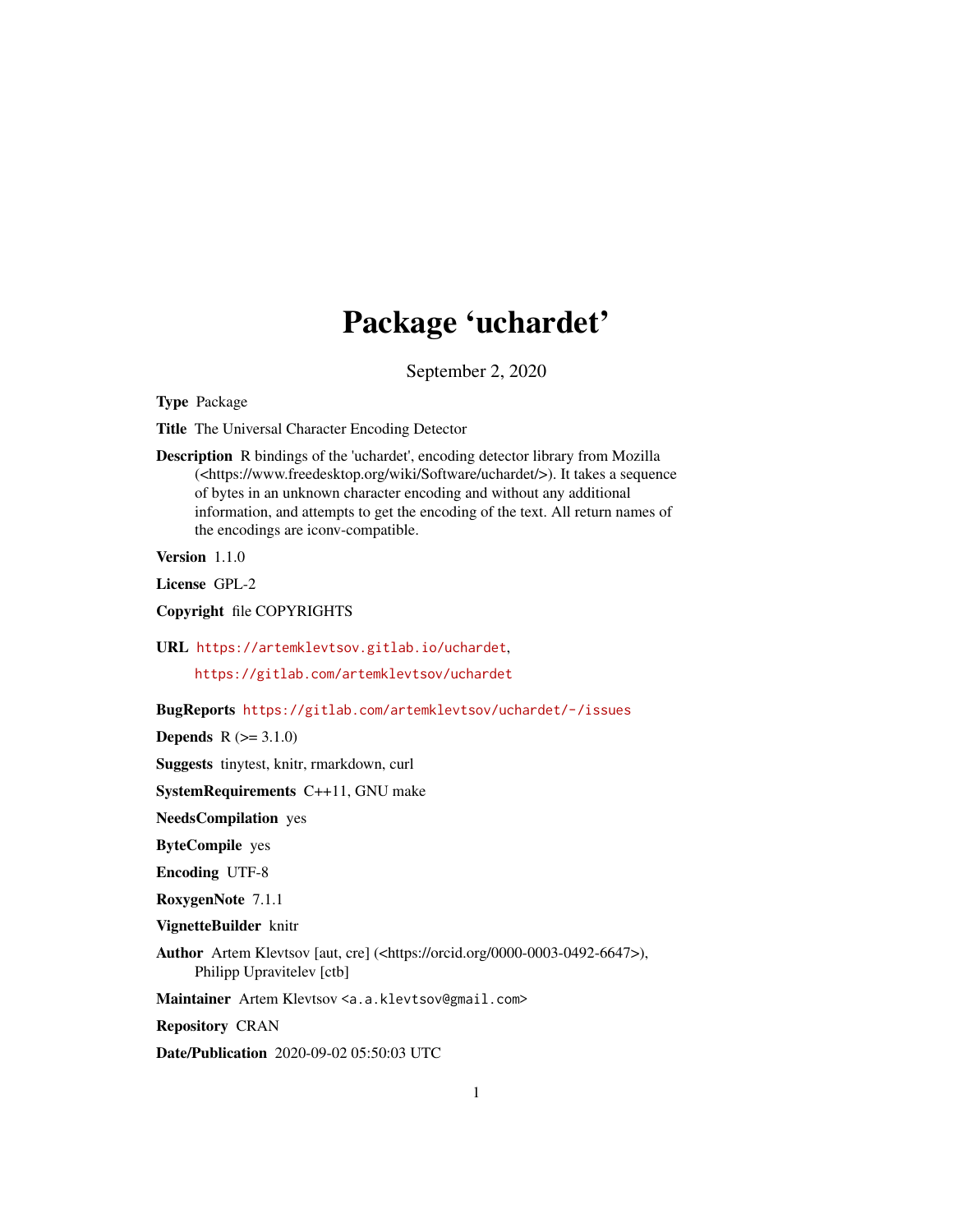### <span id="page-1-0"></span>R topics documented:

| Index |  |  |  |  |  |  |  |  |  |  |  |  |  |  |  |  |  |  |  |
|-------|--|--|--|--|--|--|--|--|--|--|--|--|--|--|--|--|--|--|--|
|       |  |  |  |  |  |  |  |  |  |  |  |  |  |  |  |  |  |  |  |
|       |  |  |  |  |  |  |  |  |  |  |  |  |  |  |  |  |  |  |  |
|       |  |  |  |  |  |  |  |  |  |  |  |  |  |  |  |  |  |  |  |
|       |  |  |  |  |  |  |  |  |  |  |  |  |  |  |  |  |  |  |  |

detect\_file\_enc *String encoding detection*

#### Description

This function tries to detect character encoding.

#### Usage

detect\_file\_enc(x)

#### Arguments

x Character vector, containing file names or paths.

#### Value

A character vector of length equal to the length of x and contains guessed iconv-compatible encodings names.

#### Examples

```
# detect character vector with ASCII strings
ascii <- "I can eat glass and it doesn't hurt me."
detect_str_enc(ascii)
```

```
# detect character vector with UTF-8 strings
utf8 <- "\u4e0b\u5348\u597d"
print(utf8)
detect_str_enc(utf8)
```

```
# function to read ASCII or UTF-8 files
read_file <- function(x) readChar(x, file.size(x))
# path to examples
ex_path <- system.file("examples", package = "uchardet")
```

```
# russian text
ru_utf8 <- read_file(file.path(ex_path, "ru.txt"))
print(ru_utf8)
detect_str_enc(iconv(ru_utf8, "utf8", "ibm866"))
detect_str_enc(iconv(ru_utf8, "utf8", "koi8-r"))
```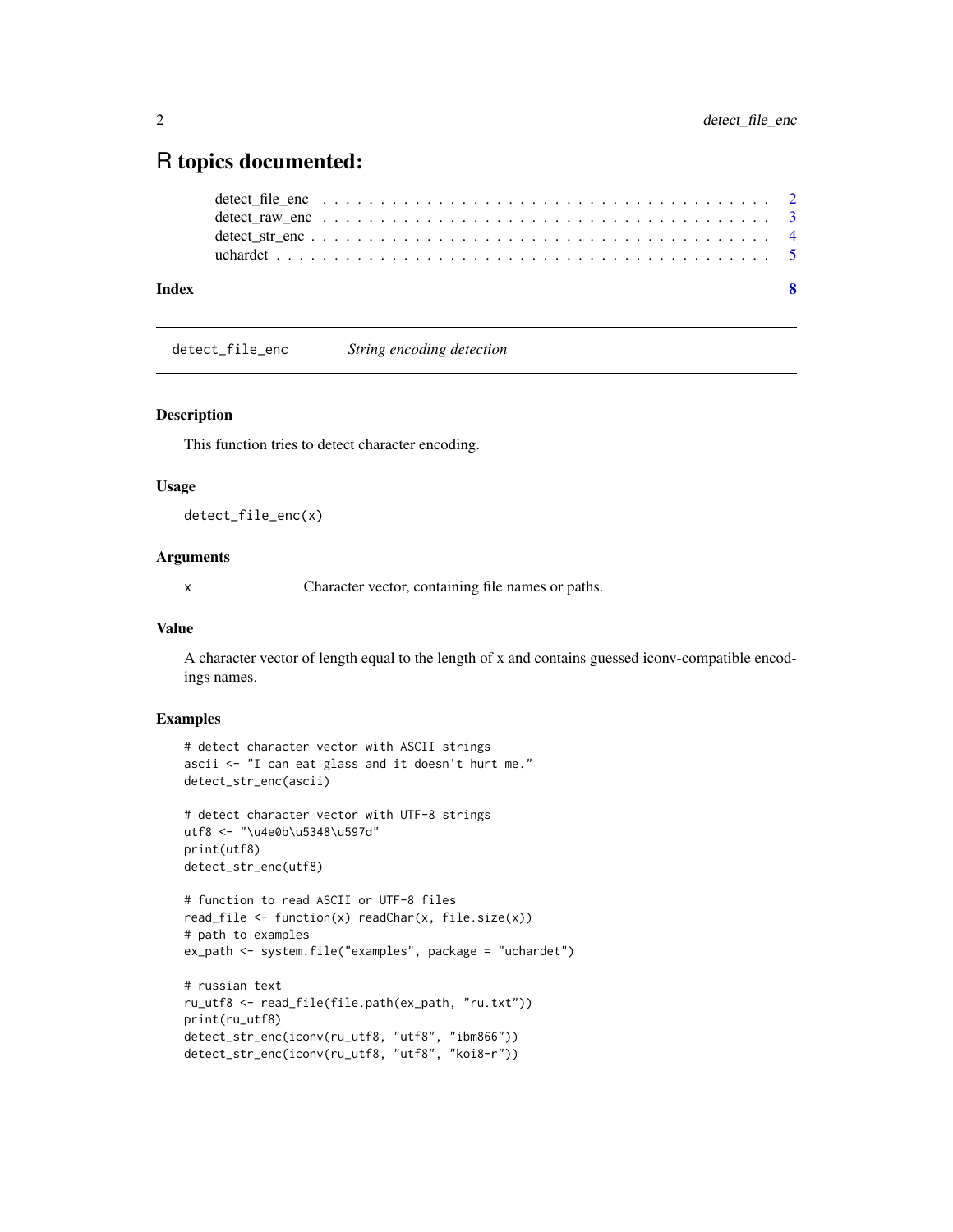#### <span id="page-2-0"></span>detect\_raw\_enc 3

```
detect_str_enc(iconv(ru_utf8, "utf8", "cp1251"))
# china text
zh_utf8 <- read_file(file.path(ex_path, "zh.txt"))
print(zh_utf8)
detect_str_enc(iconv(zh_utf8, "utf8", "big5"))
detect_str_enc(iconv(zh_utf8, "utf8", "gb18030"))
# korean text
ko_utf8 <- read_file(file.path(ex_path, "ko.txt"))
print(ko_utf8)
detect_str_enc(iconv(ko_utf8, "utf8", "uhc"))
detect_str_enc(iconv(ko_utf8, "utf8", "iso-2022-kr"))
```
detect\_raw\_enc *Raw bytes encoding detection*

#### Description

This function tries to detect raw bytes encoding.

#### Usage

detect\_raw\_enc(x)

#### Arguments

x Raw vector.

#### Value

A character which contains a guessed iconv-compatible encoding name.

#### Examples

```
# detect raw vector encoding with ASCII encoding
ascii <- "I can eat glass and it doesn't hurt me."
detect_raw_enc(charToRaw(ascii))
# detect raw vector with UTF-8 encoding
utf8 <- "\u4e0b\u5348\u597d"
detect_raw_enc(charToRaw(utf8))
# function to read file as raw bytes
read_bin <- function(x) readBin(x, raw(), file.size(x))
# detect encoding of files read as raw vector
ex_path <- system.file("examples", package = "uchardet")
```
# deutsch text as binary data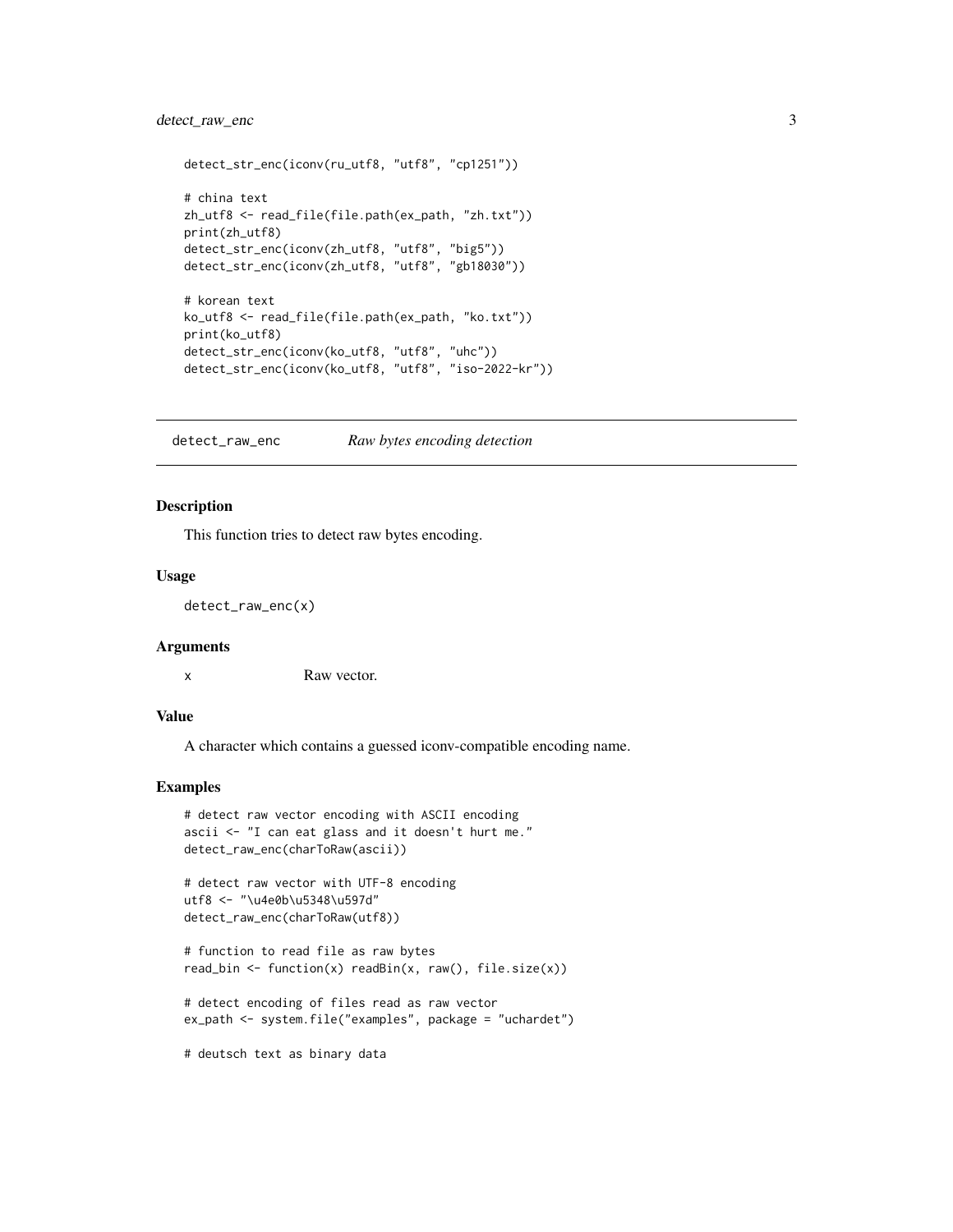```
de_bin <- read_bin(file.path(ex_path, "de", "windows-1252.txt"))
detect_raw_enc(de_bin)
# russian text as binary data
ru_bin <- read_bin(file.path(ex_path, "ru", "windows-1251.txt"))
detect_raw_enc(ru_bin)
# china text as binary data
zh_bin <- read_bin(file.path(ex_path, "zh", "utf-8.txt"))
detect_raw_enc(zh_bin)
# detect encoding of the web pages content
if (require("curl")) {
 ucd_detect_url <- function(u) detect_raw_enc(curl_fetch_memory(u)$content)
 ucd_detect_url("https://www.corriere.it")
 ucd_detect_url("https://www.vk.com")
 ucd_detect_url("https://www.qq.com")
 ucd_detect_url("https://kakaku.com")
 ucd_detect_url("https://etoland.co.kr")
}
```
detect\_str\_enc *String encoding detection*

#### Description

This function tries to detect character encoding.

#### Usage

```
detect_str_enc(x)
```
#### Arguments

x Character vector.

#### Value

A character vector of length equal to the length of x and contains guessed iconv-compatible encodings names.

#### Examples

```
# detect character vector with ASCII strings
ascii <- "I can eat glass and it doesn't hurt me."
detect_str_enc(ascii)
```
# detect character vector with UTF-8 strings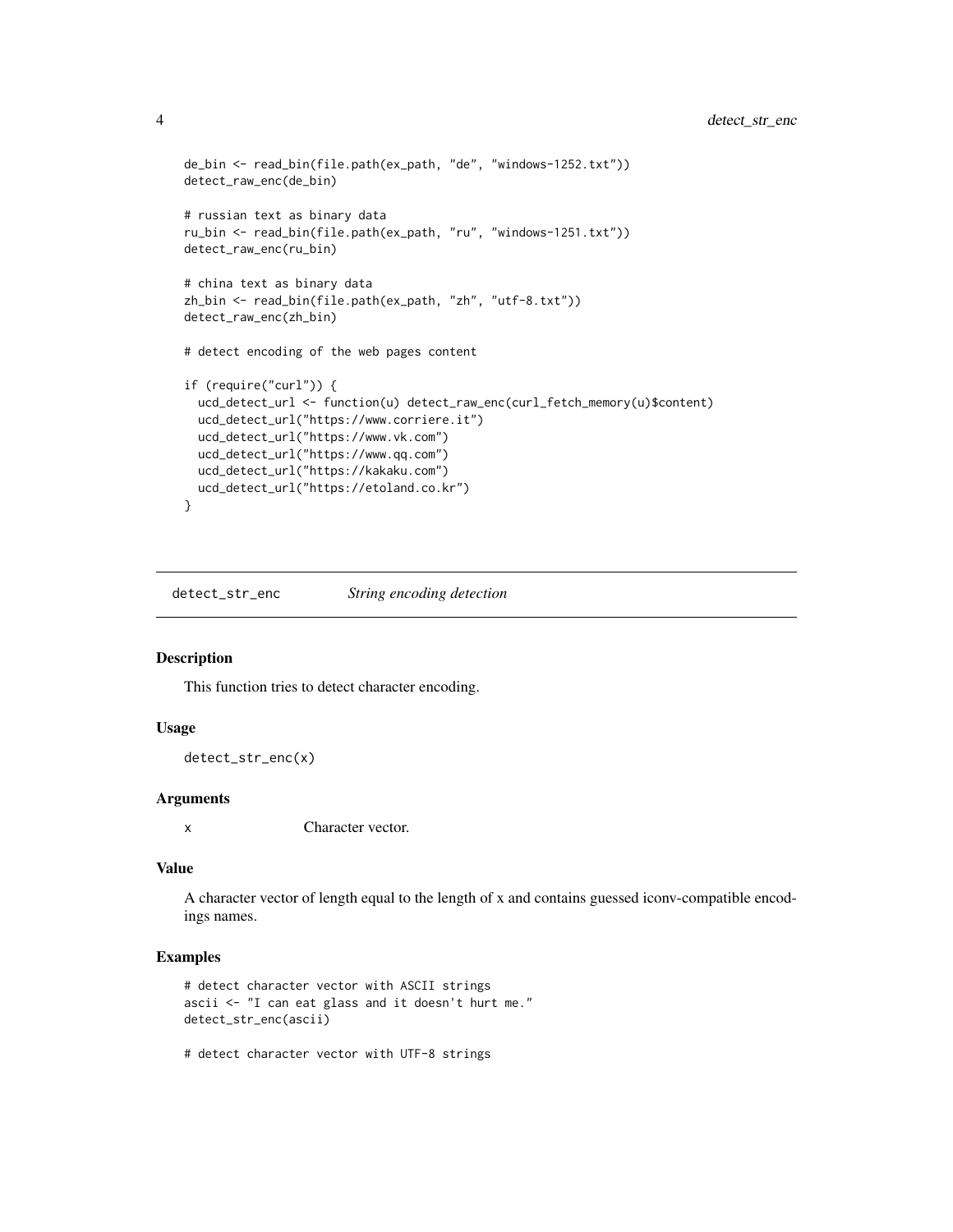#### <span id="page-4-0"></span>uchardet 5 and 5 and 5 and 5 and 5 and 5 and 5 and 5 and 5 and 5 and 5 and 5 and 5 and 5 and 5 and 5 and 5 and 5 and 5 and 5 and 5 and 5 and 5 and 5 and 5 and 5 and 5 and 5 and 5 and 5 and 5 and 5 and 5 and 5 and 5 and 5 a

```
utf8 <- "\u4e0b\u5348\u597d"
print(utf8)
detect_str_enc(utf8)
# function to read ASCII or UTF-8 files
read_file \leq function(x) readChar(x, file.size(x))
# path to examples
ex_path <- system.file("examples", package = "uchardet")
# russian text
ru_utf8 <- read_file(file.path(ex_path, "ru.txt"))
print(ru_utf8)
detect_str_enc(iconv(ru_utf8, "utf8", "ibm866"))
detect_str_enc(iconv(ru_utf8, "utf8", "koi8-r"))
detect_str_enc(iconv(ru_utf8, "utf8", "cp1251"))
# china text
zh_utf8 <- read_file(file.path(ex_path, "zh.txt"))
print(zh_utf8)
detect_str_enc(iconv(zh_utf8, "utf8", "big5"))
detect_str_enc(iconv(zh_utf8, "utf8", "gb18030"))
# korean text
ko_utf8 <- read_file(file.path(ex_path, "ko.txt"))
print(ko_utf8)
detect_str_enc(iconv(ko_utf8, "utf8", "uhc"))
detect_str_enc(iconv(ko_utf8, "utf8", "iso-2022-kr"))
```
uchardet *The Universal Character Encoding Detector*

#### **Description**

R bindings for the uchardet library (<https://www.freedesktop.org/wiki/Software/uchardet/>), that is the encoding detector library of Mozilla. It takes a sequence of bytes in an unknown character encoding without any additional information, and attempts to determine the encoding of the text. Returned encoding names are iconv-compatible.

#### Author(s)

Maintainer: Artem Klevtsov <a.a.klevtsov@gmail.com> [\(ORCID\)](https://orcid.org/0000-0003-0492-6647)

Other contributors:

• Philipp Upravitelev <upravitelev@gmail.com> [contributor]

#### References

uchardet page: <https://www.freedesktop.org/wiki/Software/uchardet/>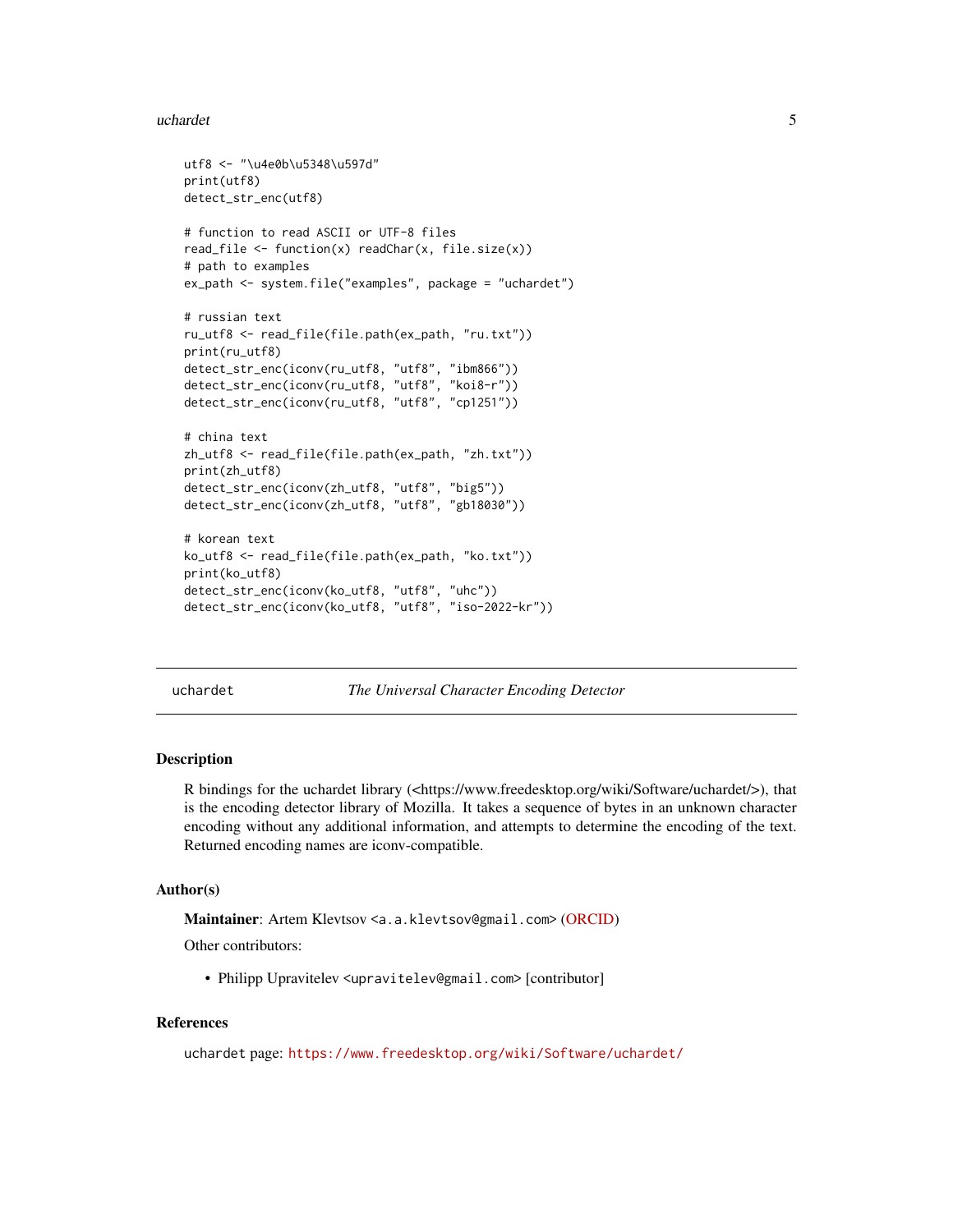#### See Also

Useful links:

- <https://artemklevtsov.gitlab.io/uchardet>
- <https://gitlab.com/artemklevtsov/uchardet>
- Report bugs at <https://gitlab.com/artemklevtsov/uchardet/-/issues>

#### **Examples**

```
# detect character vector with ASCII strings
ascii <- "I can eat glass and it doesn't hurt me."
detect_str_enc(ascii)
# detect character vector with UTF-8 strings
utf8 <- "\u4e0b\u5348\u597d"
print(utf8)
detect_str_enc(utf8)
# function to read ASCII or UTF-8 files
read_file \leq function(x) readChar(x, file.size(x))
# path to examples
ex_path <- system.file("examples", package = "uchardet")
# russian text
ru_utf8 <- read_file(file.path(ex_path, "ru.txt"))
print(ru_utf8)
detect_str_enc(iconv(ru_utf8, "utf8", "ibm866"))
detect_str_enc(iconv(ru_utf8, "utf8", "koi8-r"))
detect_str_enc(iconv(ru_utf8, "utf8", "cp1251"))
# china text
zh_utf8 <- read_file(file.path(ex_path, "zh.txt"))
print(zh_utf8)
detect_str_enc(iconv(zh_utf8, "utf8", "big5"))
detect_str_enc(iconv(zh_utf8, "utf8", "gb18030"))
# korean text
ko_utf8 <- read_file(file.path(ex_path, "ko.txt"))
print(ko_utf8)
detect_str_enc(iconv(ko_utf8, "utf8", "uhc"))
detect_str_enc(iconv(ko_utf8, "utf8", "iso-2022-kr"))
# detect ASCII file encoding
detect_file_enc(system.file("DESCRIPTION", package = "uchardet"))
# paths to examples files
ex_path <- system.file("examples", package = "uchardet")
# various langaues and encodings examples files
ex_files <- Sys.glob(file.path(ex_path, "*", "*"))
# detect files encodings
detect_file_enc(head(ex_files, 10))
# detect raw vector encoding with ASCII encoding
ascii <- "I can eat glass and it doesn't hurt me."
```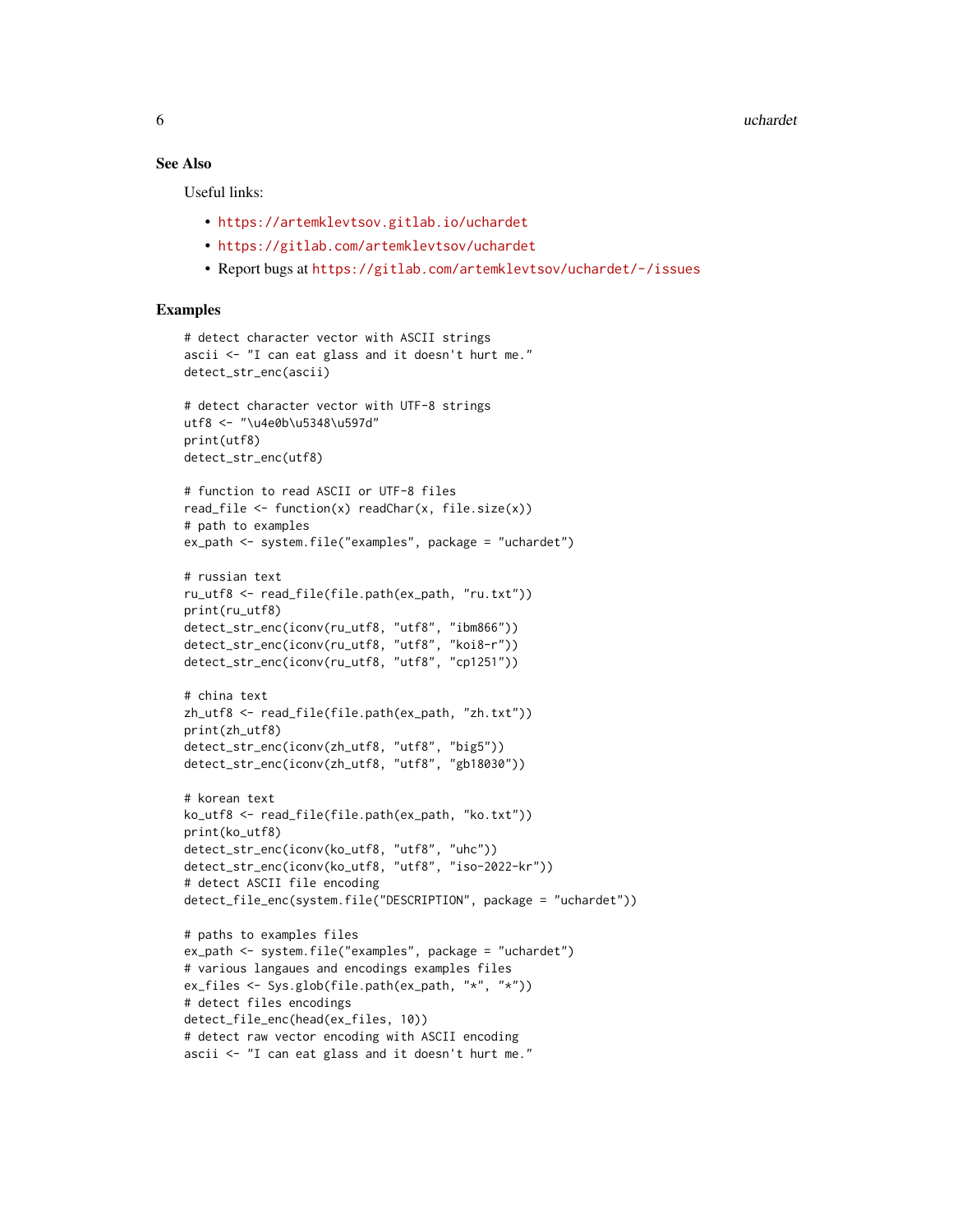#### uchardet 7 and 7 and 7 and 7 and 7 and 7 and 7 and 7 and 7 and 7 and 7 and 7 and 7 and 7 and 7 and 7 and 7 and 7 and 7 and 7 and 7 and 7 and 7 and 7 and 7 and 7 and 7 and 7 and 7 and 7 and 7 and 7 and 7 and 7 and 7 and 7 a

```
detect_raw_enc(charToRaw(ascii))
# detect raw vector with UTF-8 encoding
utf8 <- "\u4e0b\u5348\u597d"
detect_raw_enc(charToRaw(utf8))
# function to read file as raw bytes
read_bin <- function(x) readBin(x, raw(), file.size(x))
# detect encoding of files read as raw vector
ex_path <- system.file("examples", package = "uchardet")
# deutsch text as binary data
de_bin <- read_bin(file.path(ex_path, "de", "windows-1252.txt"))
detect_raw_enc(de_bin)
# russian text as binary data
ru_bin <- read_bin(file.path(ex_path, "ru", "windows-1251.txt"))
detect_raw_enc(ru_bin)
# china text as binary data
zh_bin <- read_bin(file.path(ex_path, "zh", "utf-8.txt"))
detect_raw_enc(zh_bin)
# detect encoding of the web pages content
if (require("curl")) {
  ucd_detect_url <- function(u) detect_raw_enc(curl_fetch_memory(u)$content)
  ucd_detect_url("https://www.corriere.it")
  ucd_detect_url("https://www.vk.com")
  ucd_detect_url("https://www.qq.com")
  ucd_detect_url("https://kakaku.com")
  ucd_detect_url("https://etoland.co.kr")
}
```